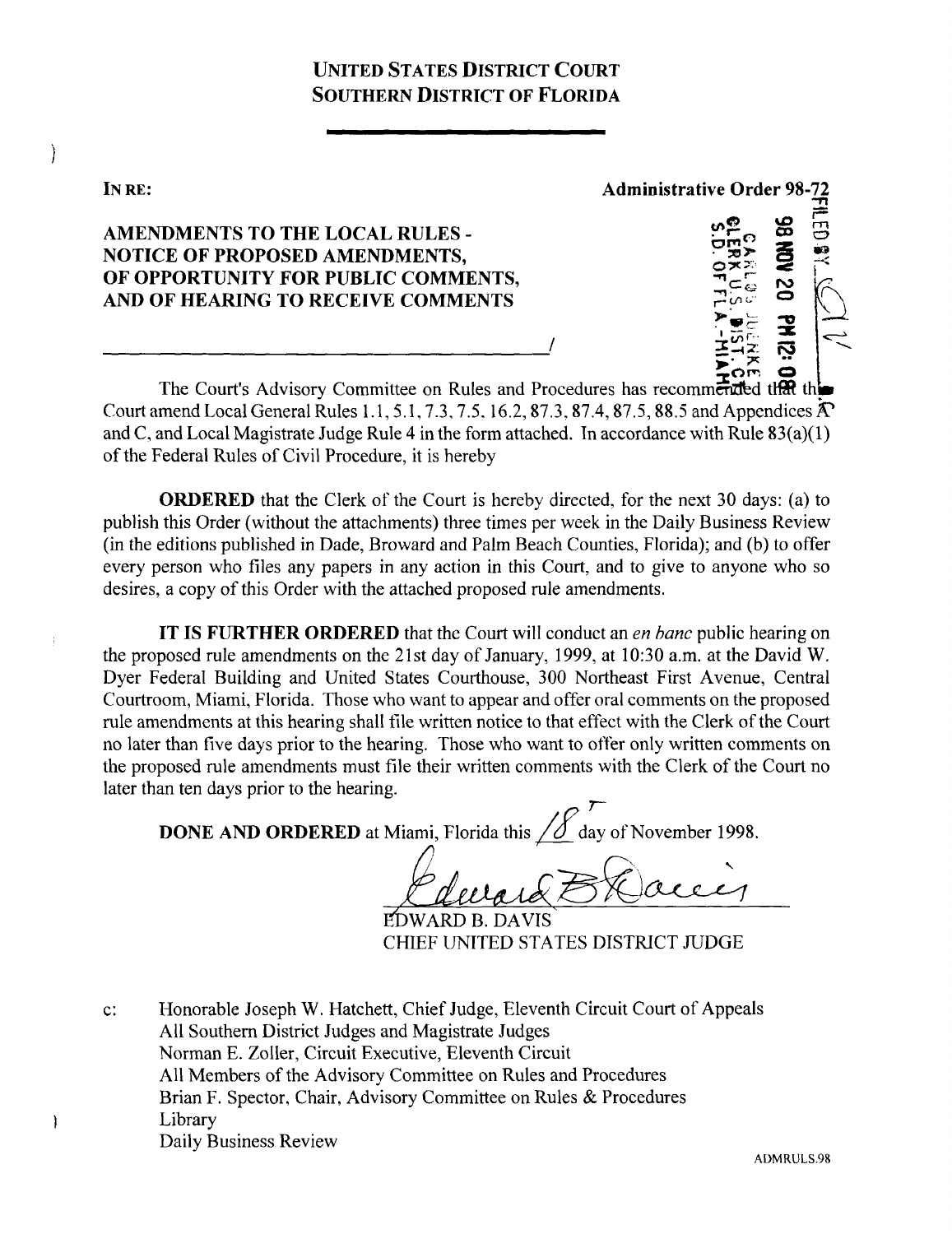|                     | <b>GENERAL RULES</b>                                                                                                                                                                                                                                                                                                                                                                                                                                                                                                                         |
|---------------------|----------------------------------------------------------------------------------------------------------------------------------------------------------------------------------------------------------------------------------------------------------------------------------------------------------------------------------------------------------------------------------------------------------------------------------------------------------------------------------------------------------------------------------------------|
|                     | <b>RULE 1.1 SCOPE OF THE RULES</b>                                                                                                                                                                                                                                                                                                                                                                                                                                                                                                           |
|                     | * * * * * * *                                                                                                                                                                                                                                                                                                                                                                                                                                                                                                                                |
|                     |                                                                                                                                                                                                                                                                                                                                                                                                                                                                                                                                              |
| <b>B.</b>           | <b>Effective Date.</b> These rules become effective February 15, 1993, provided<br>however, that the 1994 amendments shall take effect on December 1, 1994, and the 1996<br>amendments shall take effect on April 15, 1996, the 1997 amendments shall take effect on April<br>15, 1997, the 1998 amendments shall take effect on April 15, 1998, and the 1999 amendments<br>shall take effect on April 15, 1999 and shall govern all proceedings thereafter commenced and,<br>insofar as just and practicable, all proceedings then pending. |
|                     | * * * * * * *                                                                                                                                                                                                                                                                                                                                                                                                                                                                                                                                |
|                     | <b>RULE 5.1 FILING AND COPIES</b>                                                                                                                                                                                                                                                                                                                                                                                                                                                                                                            |
|                     |                                                                                                                                                                                                                                                                                                                                                                                                                                                                                                                                              |
| A.<br>filing shall: | <b>Form.</b> All civil and criminal pleadings, motions, and other papers tendered for                                                                                                                                                                                                                                                                                                                                                                                                                                                        |
| 1.<br>be submitted. | Be accompanied by one clear photostatic copy. When filing a civil complaint for<br>which issuance of initial process is requested, three additional copies for each summons must                                                                                                                                                                                                                                                                                                                                                             |
|                     | Exceptions:                                                                                                                                                                                                                                                                                                                                                                                                                                                                                                                                  |
|                     | Those litigants who have been allowed to proceed in forma<br>(a)<br>pauperis shall not be required to submit duplicate copies. However, they are<br>encouraged to do so.                                                                                                                                                                                                                                                                                                                                                                     |
|                     | Transcripts of state court hearings/trials; administrative records in<br>(b)<br>Social Security cases, and extensive exhibits to motions for summary judgment,<br>unless otherwise directed by court order.                                                                                                                                                                                                                                                                                                                                  |
|                     | $2.$ Be eaptioned in the name of the court including division, doeket number, eategory                                                                                                                                                                                                                                                                                                                                                                                                                                                       |
|                     | (civil or criminal), assigned Judge's last name, Magistrate Judge's name, style of the action, and                                                                                                                                                                                                                                                                                                                                                                                                                                           |
|                     | nature of the document. See sample following this rule.                                                                                                                                                                                                                                                                                                                                                                                                                                                                                      |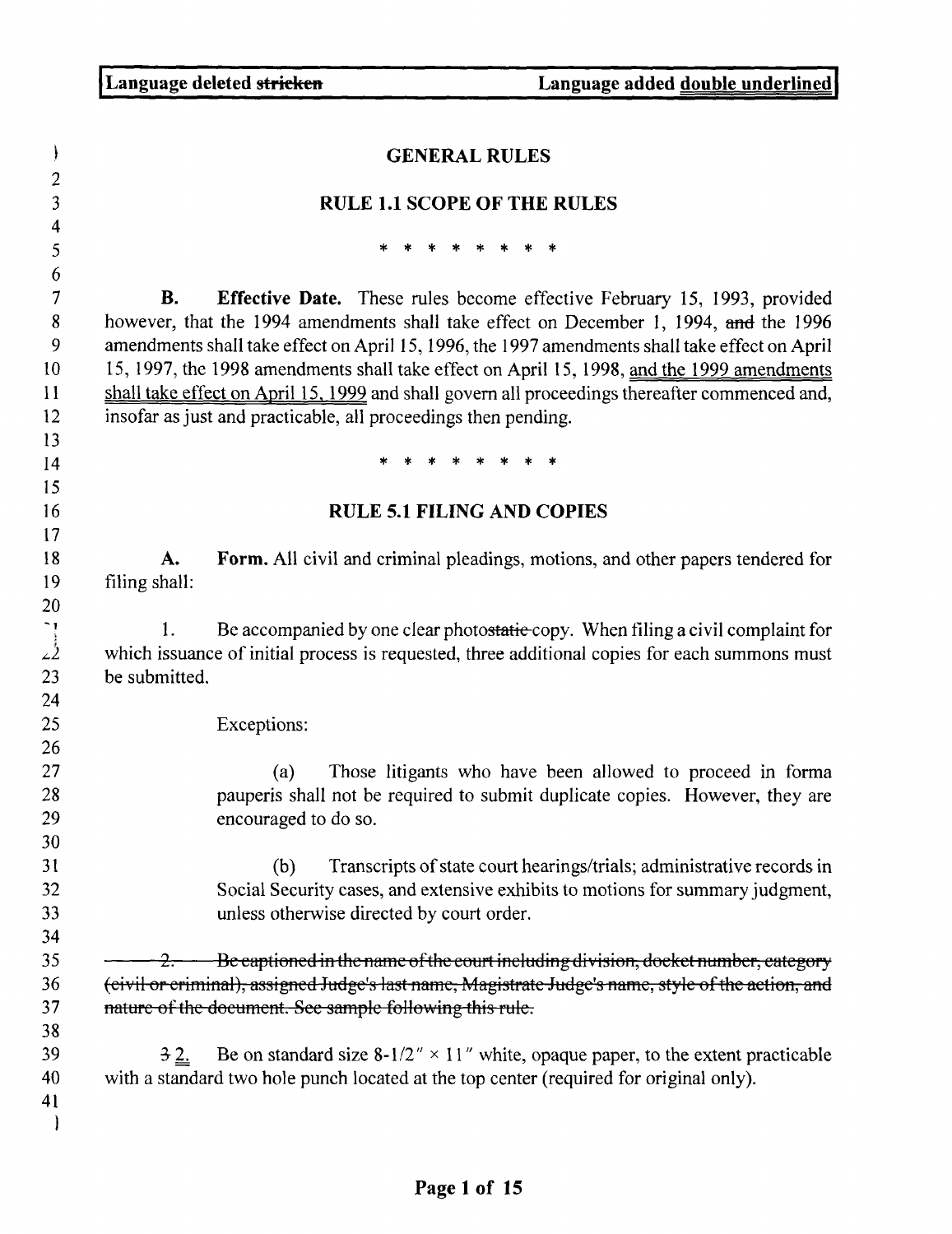$\big)$ 

43. Be plainly typed or written on one side with " margins on each side, not less than 2 one and one-half spaces between lines except for quoted material, and properly paginated at the bottom of each page.

| bottom of each page.          |                                                    |                                                                                                                                                                                              |
|-------------------------------|----------------------------------------------------|----------------------------------------------------------------------------------------------------------------------------------------------------------------------------------------------|
|                               |                                                    | 4. Include a caption with:                                                                                                                                                                   |
|                               |                                                    | The name of the court including division, centered across the page;                                                                                                                          |
|                               | ⑫                                                  | The docket number, category (civil or criminal), and the last names of the                                                                                                                   |
|                               |                                                    | assigned District Judge and Magistrate Judge, centered across the page;                                                                                                                      |
|                               |                                                    |                                                                                                                                                                                              |
|                               | $\underline{\underline{\underline{\mathfrak{C}}}}$ | The style of the action, which fills no more than the left side of the page.                                                                                                                 |
|                               |                                                    | leaving sufficient space on the right side for the Clerk to affix a filing<br>stamp; and                                                                                                     |
|                               |                                                    |                                                                                                                                                                                              |
|                               |                                                    | The title of the document, including the name and designation of the party                                                                                                                   |
|                               |                                                    | (as plaintiff or defendant or the like) in whose behalf the document is                                                                                                                      |
|                               |                                                    | submitted.                                                                                                                                                                                   |
|                               |                                                    | Exception:                                                                                                                                                                                   |
|                               |                                                    | The requirements of 3 and $4(a)$ -(d) do not apply to: (1) exhibits submitted<br>for filing; and (2) papers filed in removed actions prior to removal from<br>the state courts.              |
| 95.                           |                                                    | Include in a signature block with the name, address, telephone number, facsimile                                                                                                             |
|                               |                                                    | telephone number, e-mail address, and Florida Bar identification number of all counsel for the<br>party either the filing counsel or the local counsel designated by him under Admission and |
| Practice Rule 4B.             |                                                    |                                                                                                                                                                                              |
| <del>5.</del>                 |                                                    | - Contains sufficient space opposite the style for file stamping.                                                                                                                            |
| 6.                            |                                                    | Not be transmitted to the Clerk or any Judge by facsimile telecopier.                                                                                                                        |
| 7.                            |                                                    | Be submitted with sufficient copies to be filed and docketed in each matter if                                                                                                               |
| styled in consolidated cases. |                                                    |                                                                                                                                                                                              |
|                               |                                                    | 8. State in the title the name and designation of the party (as plaintiff or defendant                                                                                                       |
|                               |                                                    | or the like) in whose behalf the paper is submitted.                                                                                                                                         |
|                               |                                                    |                                                                                                                                                                                              |
|                               |                                                    |                                                                                                                                                                                              |
|                               |                                                    |                                                                                                                                                                                              |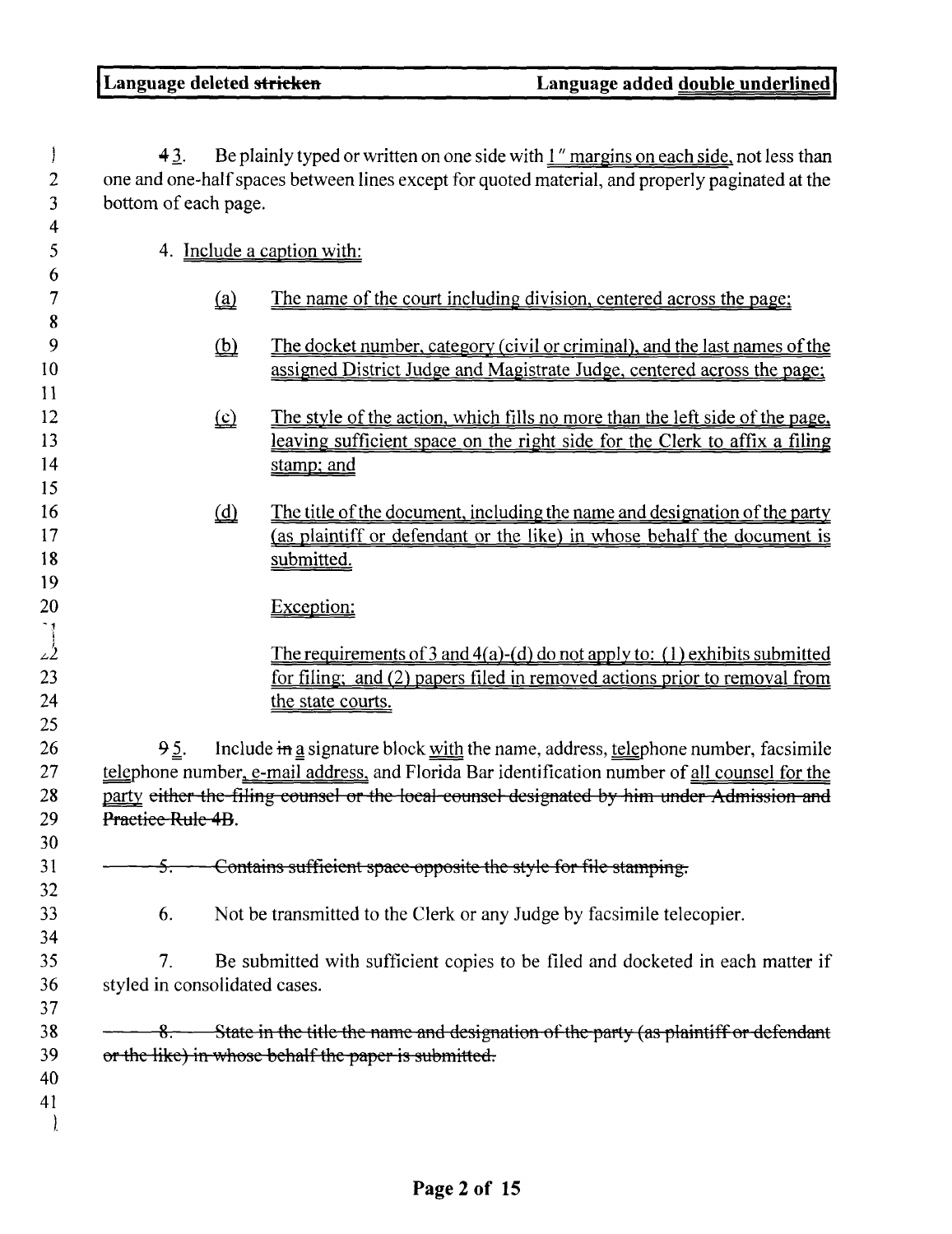| ÷<br>2                                 | 9. - Include in signature block the name, address, phone number, faesimile phone<br>number and Florida Bar identification number of either the filing counsel or the local counsel                                                                           |
|----------------------------------------|--------------------------------------------------------------------------------------------------------------------------------------------------------------------------------------------------------------------------------------------------------------|
| 3<br>4                                 | designated by him under Admission and Practice Rule 4F.                                                                                                                                                                                                      |
| 5<br>6                                 | $\pm 10$ . The requirements of 2.3, 4 and 5 do not apply to: (1) exhibits submitted for filing;<br>and (2) papers filed in removed actions prior to removal from the state courts.                                                                           |
| 7<br>8<br>9                            |                                                                                                                                                                                                                                                              |
| 10<br>11<br>12                         | Restriction on Courtesy Copies. Counsel shall not deliver extra courtesy copies<br>D.<br>to a Judge's or Magistrate Judge's Office Chambers except when requested by a Judge's or<br>Magistrate's office to deliver a courtesy copy to that office Chambers. |
| 13                                     |                                                                                                                                                                                                                                                              |
| 14<br>15                               | <b>Comments</b>                                                                                                                                                                                                                                              |
| 16                                     | (1999) Subsection A has been rewritten to conform to current practice and the format                                                                                                                                                                         |
| 17                                     | of most word processors. The Clerk's Office prefers the new format because it reserves ample                                                                                                                                                                 |
| 18                                     | space for the filing stamp. Former subsections A.2, A.3 and A.4 are rewritten and renumbered,                                                                                                                                                                |
| 19                                     | effecting changes in clarity, not substance. An updated sample form is appended to the rule,                                                                                                                                                                 |
| 20                                     | replacing the old form. Despite a stylistic change, subsection D continues to refer to both                                                                                                                                                                  |
|                                        | District Judges and Magistrate Judges.                                                                                                                                                                                                                       |
| $\begin{bmatrix} 1 \\ 2 \end{bmatrix}$ |                                                                                                                                                                                                                                                              |
| $^{23}$                                |                                                                                                                                                                                                                                                              |
| 25                                     |                                                                                                                                                                                                                                                              |
| 26                                     |                                                                                                                                                                                                                                                              |
| 27                                     |                                                                                                                                                                                                                                                              |
| 28                                     |                                                                                                                                                                                                                                                              |
| 29                                     |                                                                                                                                                                                                                                                              |
| 30                                     |                                                                                                                                                                                                                                                              |
| 31                                     |                                                                                                                                                                                                                                                              |
| 32                                     | [Intentionally left blank]                                                                                                                                                                                                                                   |
| 33                                     |                                                                                                                                                                                                                                                              |
| 34                                     |                                                                                                                                                                                                                                                              |
| 35                                     |                                                                                                                                                                                                                                                              |
| 36                                     |                                                                                                                                                                                                                                                              |
| 37                                     |                                                                                                                                                                                                                                                              |
| 38<br>39                               |                                                                                                                                                                                                                                                              |
| 40                                     |                                                                                                                                                                                                                                                              |
| 41                                     |                                                                                                                                                                                                                                                              |
| 42                                     |                                                                                                                                                                                                                                                              |
|                                        |                                                                                                                                                                                                                                                              |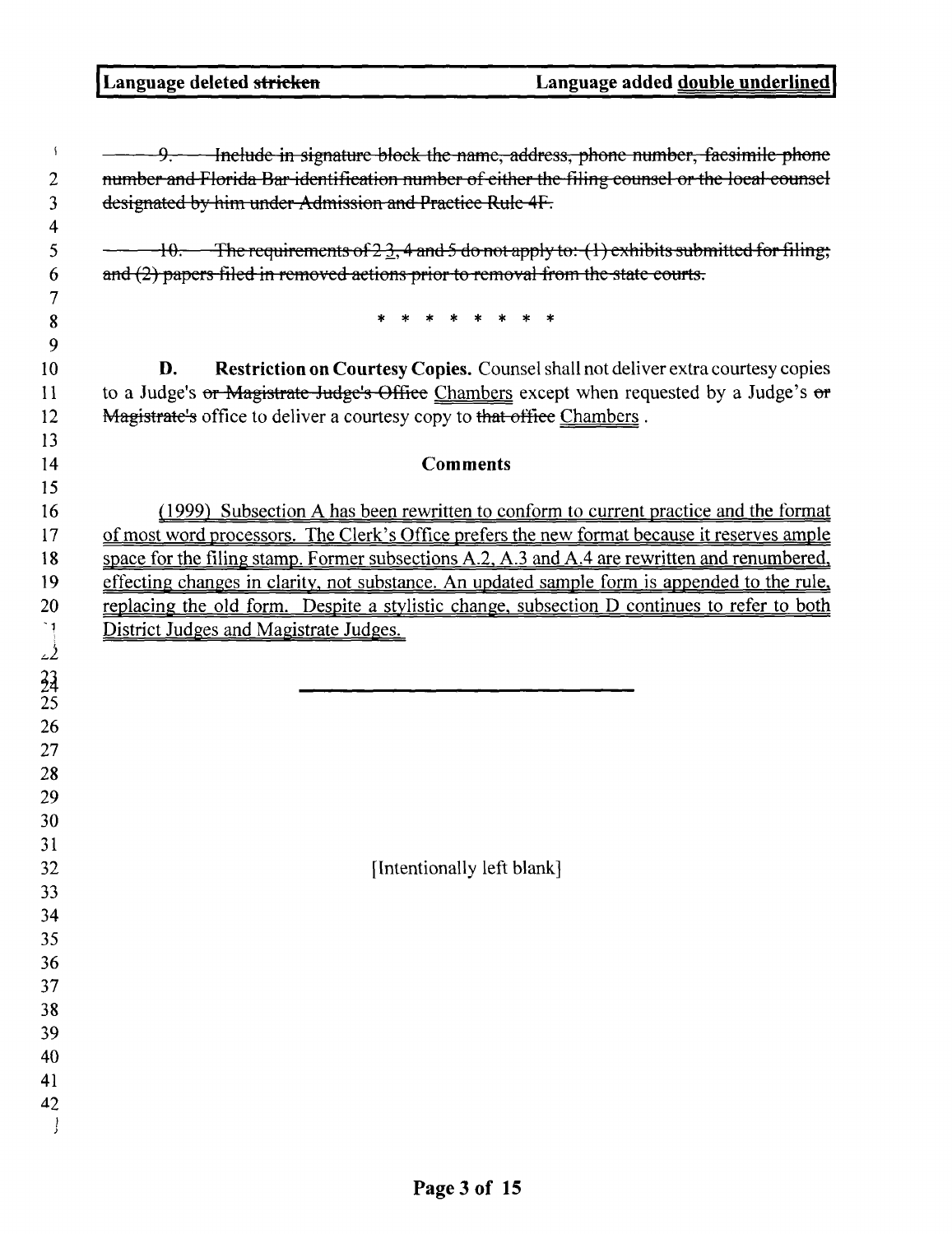| Ŋ.                                                 |                                                          |            | <b>SAMPLE FORM FOLLOWING RULE 5.1</b>                                                             |                                            |
|----------------------------------------------------|----------------------------------------------------------|------------|---------------------------------------------------------------------------------------------------|--------------------------------------------|
| $\overline{2}$<br>3<br>4<br>5                      |                                                          |            | (Two-hole punched at top of page)<br>(1" from top of page, and centered,<br>begin title of court) |                                            |
| 6<br>7<br>8<br>9<br>10                             |                                                          |            | UNITED STATES DISTRICT COURT<br><b>SOUTHERN DISTRICT OF FLORIDA</b><br><b>DIVISION</b>            |                                            |
| 11<br>12<br>13<br>14                               |                                                          |            | Case No. - Civ or Cr-(USDJ's last name/USMJ's last name)                                          |                                            |
| 15<br>16<br>17<br>18                               | A.B.                                                     | Plaintiff, |                                                                                                   | [Leave space for Clerk's]<br>filing stamp] |
| 19<br>20<br>$\begin{bmatrix} 1 \\ 2 \end{bmatrix}$ | $\underline{\mathbf{V}}\underline{\mathbf{S}}$ .<br>C.D. |            |                                                                                                   |                                            |
| 23<br>24<br>25<br>26                               |                                                          | Defendant. |                                                                                                   |                                            |
| 27<br>28<br>29<br>30                               |                                                          |            | <u>TITLE OF DOCUMENT</u>                                                                          |                                            |
| 31<br>32<br>33<br>34                               |                                                          |            | [Intentionally left blank]                                                                        |                                            |
| 35<br>36<br>37<br>38                               |                                                          |            |                                                                                                   |                                            |
| 39<br>40<br>41                                     |                                                          |            |                                                                                                   |                                            |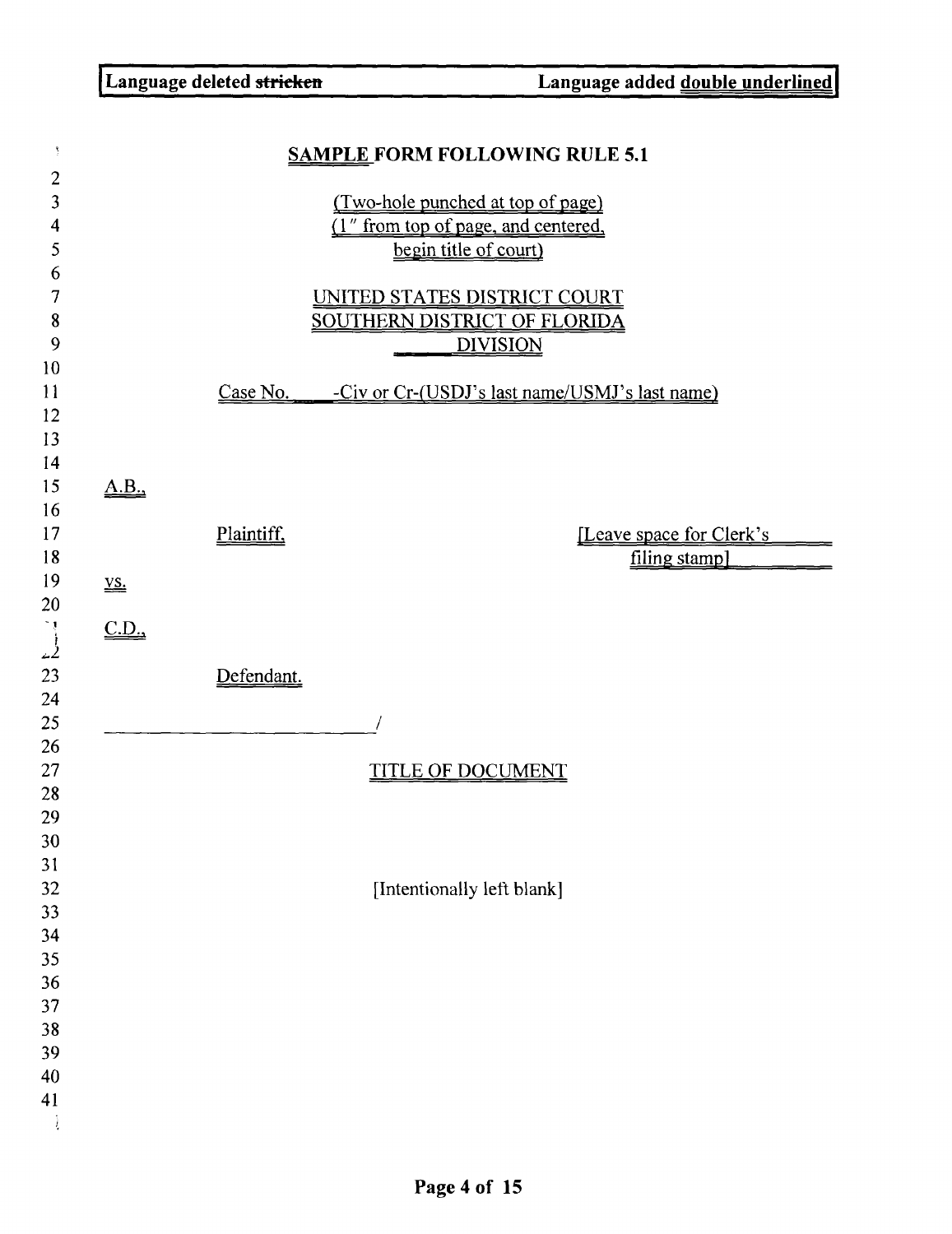|                          | (Two-hole punched at top of page)                                 |
|--------------------------|-------------------------------------------------------------------|
|                          | (8-lines from top of page, and centered,                          |
|                          | begin title of court)                                             |
|                          | UNITED STATES DISTRICT COURT                                      |
|                          | <b>SOUTHERN DISTRICT OF FLORIDA</b>                               |
|                          | (6 lines from title of court begin case information)              |
| Plaintiff +              |                                                                   |
|                          | -> -CIV-(judge's last name)                                       |
|                          | ---> Case No. - -- CR-(judge's last name)                         |
| $-\sqrt{ }$              |                                                                   |
|                          | $\rightarrow$ -(Case no. to right of style)                       |
| →                        |                                                                   |
| $\overline{\phantom{a}}$ | -Magistrate-Judge - - - - - - -                                   |
| $Defendant$              |                                                                   |
|                          | - Pleading and Form Format                                        |
|                          | + (Title of document to right of style)                           |
|                          | At least 2 lines from style and title begin body of the document. |
|                          |                                                                   |
|                          | [Intentionally left blank]                                        |
|                          |                                                                   |
|                          |                                                                   |
|                          |                                                                   |
|                          |                                                                   |
|                          |                                                                   |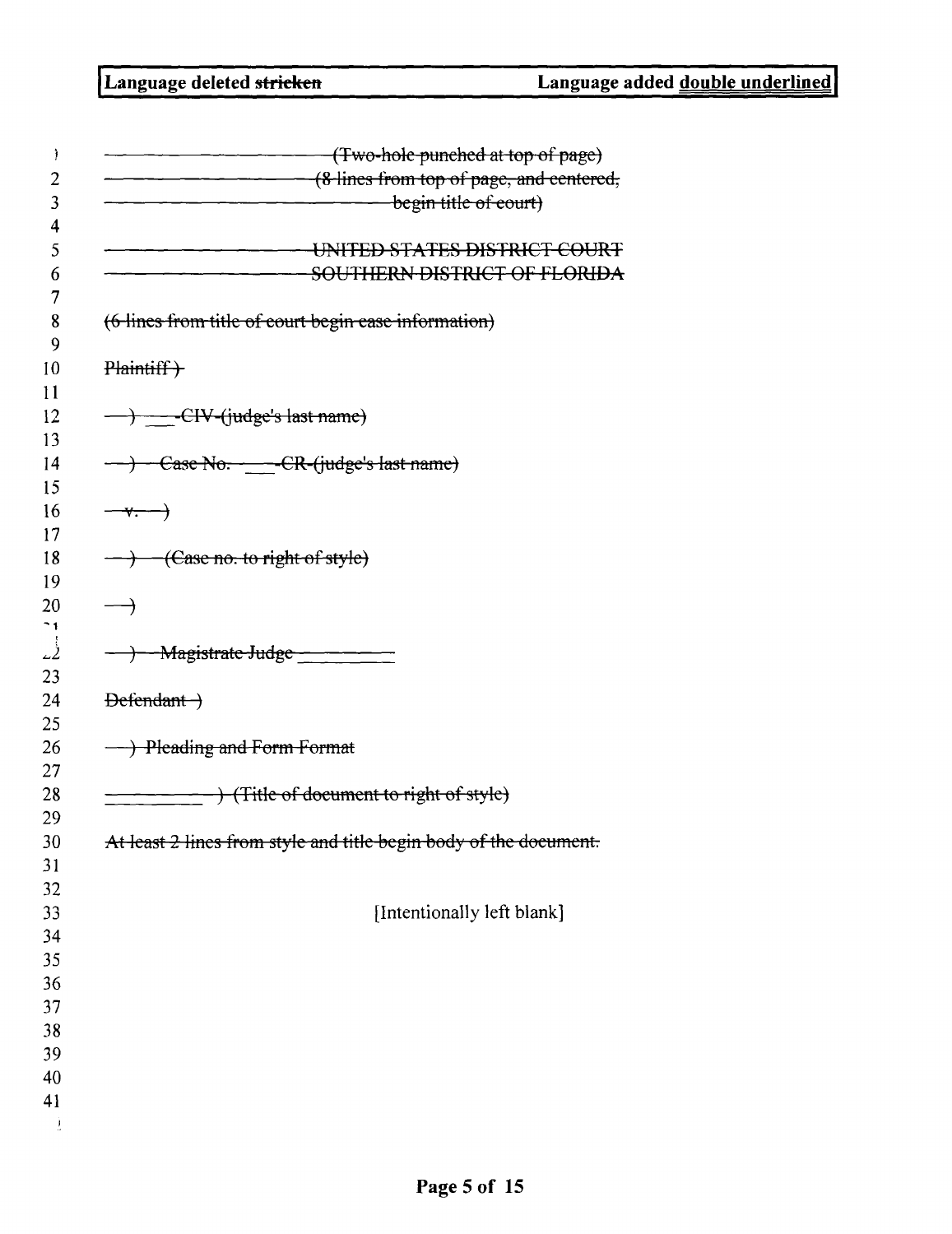## $\mathbf{\dot{a}}$ 2 3 Any motion for attorneys fees and/or to tax costs must specify: the judgment and the 4 statute, rule, or other grounds entitling the moving party to the award; must state the amount or 5 provide a fair estimate of the amount sought; shall disclose the terms of any agreement with 6 respect to fees to be paid for the services for which the claim is made ; shall be supported with 7 particularity; shall be verified; and shall be filed and served within 30 days of entry of Final 8 Judgment or other dispositive appealable order which gives rise to a right to attorneys fees or costs. Any such motion shall be accompanied by certification that counsel has fully reviewed costs. Any such motion shall be accompanied by certification that counsel has fully reviewed 10 the time records and supporting data and that the motion is well grounded in fact and justified . 11 In addition, counsel filing the motion shall confer with counsel for the opposing party and shall 12 file with the Court, within three (3) days of the motion, a statement certifying that counsel has 13 conferred with counsel for the opposing party in a good faith effort to resolve by agreement the 14 motion, the results thereof and whether a hearing is requested . 15 16 The prospects or pendency of supplemental review or appellate proceedings shall not toll 17 or otherwise extend the time for filing of a motion for fees and/or costs with the district court.<br>
18<br> **19 Comments 1 8** 20 <sup>1</sup>/<sub>2</sub> <u>1999</u> *1.* <u>1999</u> **1.** 1. <u>1999</u> **1.** The rule has been amended to clarify that a motion for fees and costs must only be filed when a judgment or appealable order has been entered in the matter. A motion for fees (1999) The rule has been amended to clarify that a motion for fees and costs must only 23 and costs may be made before such a judgment or order has been entered where appropriate, 24 such as when sanctions have been awarded during the course of such proceeding. However, in 25 no event may a motion for fees or costs be made later than the date provided for in this rule. 26 27 28 29 30 31 32 33 34 **Intentionally left blank**] 35 36 37 38 39 40 41

ì

# RULE 7.3 ATTORNEYS FEES AND COSTS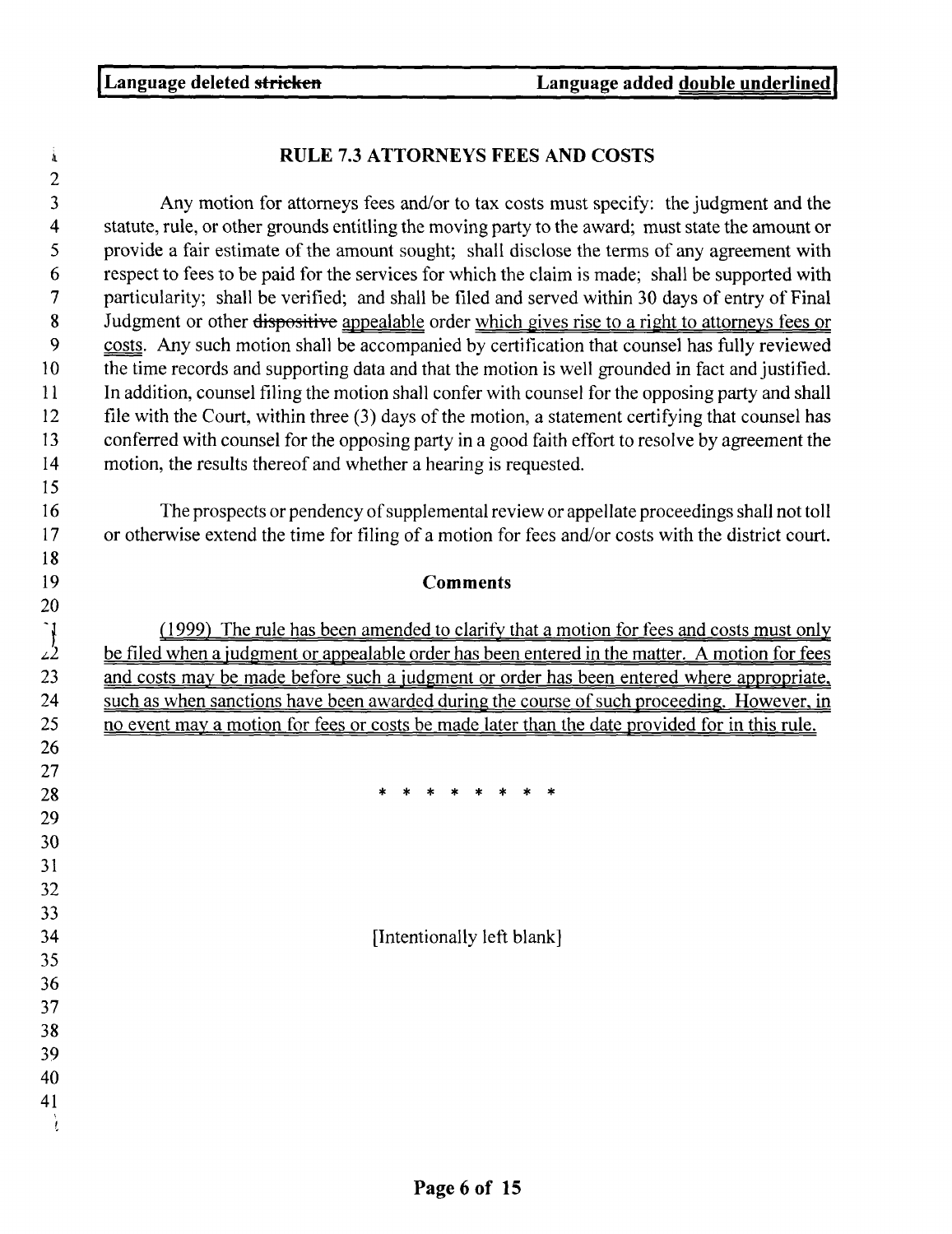i

## RULE 7.5 MOTIONS FOR SUMMARY JUDGMENT

3 Motions for summary judgment shall be accompanied by a memorandum of law, 4 necessary affidavits, and a concise statement of the material facts as to which the moving party 5 contends there is no genuine issue to be tried. The papers opposing a motion for summary 6 judgment shall include a memorandum of law, necessary affidavits, and a single concise 7 statement of the material facts as to which it is contended that there exists a genuine issue to be 8 tried. <u>The statement of material facts submitted with a motion for summary judgment shall not</u><br>9 exceed ten pages in length. All material facts set forth in the statement required to be served by exceed ten pages in length. All material facts set forth in the statement required to be served by 10 the moving party will be deemed admitted unless controverted by the opposing party's statement. 11 As oral argument is not always scheduled on motions for summary judgment, the briefing 12 schedule in Local Rule 7.1 shall apply. 12 Schedule in Eocal Rule 7.1 shart apply.<br>13 **(Comments)**<br>15

16 (1999) Adds a page limit for the statement of material facts and makes clear that only 17 one such statement shall be submitted with a motion for summary judgment.

19<br>20 \* \* \* \* \* \* \* \* \*

[Intentionally left blank]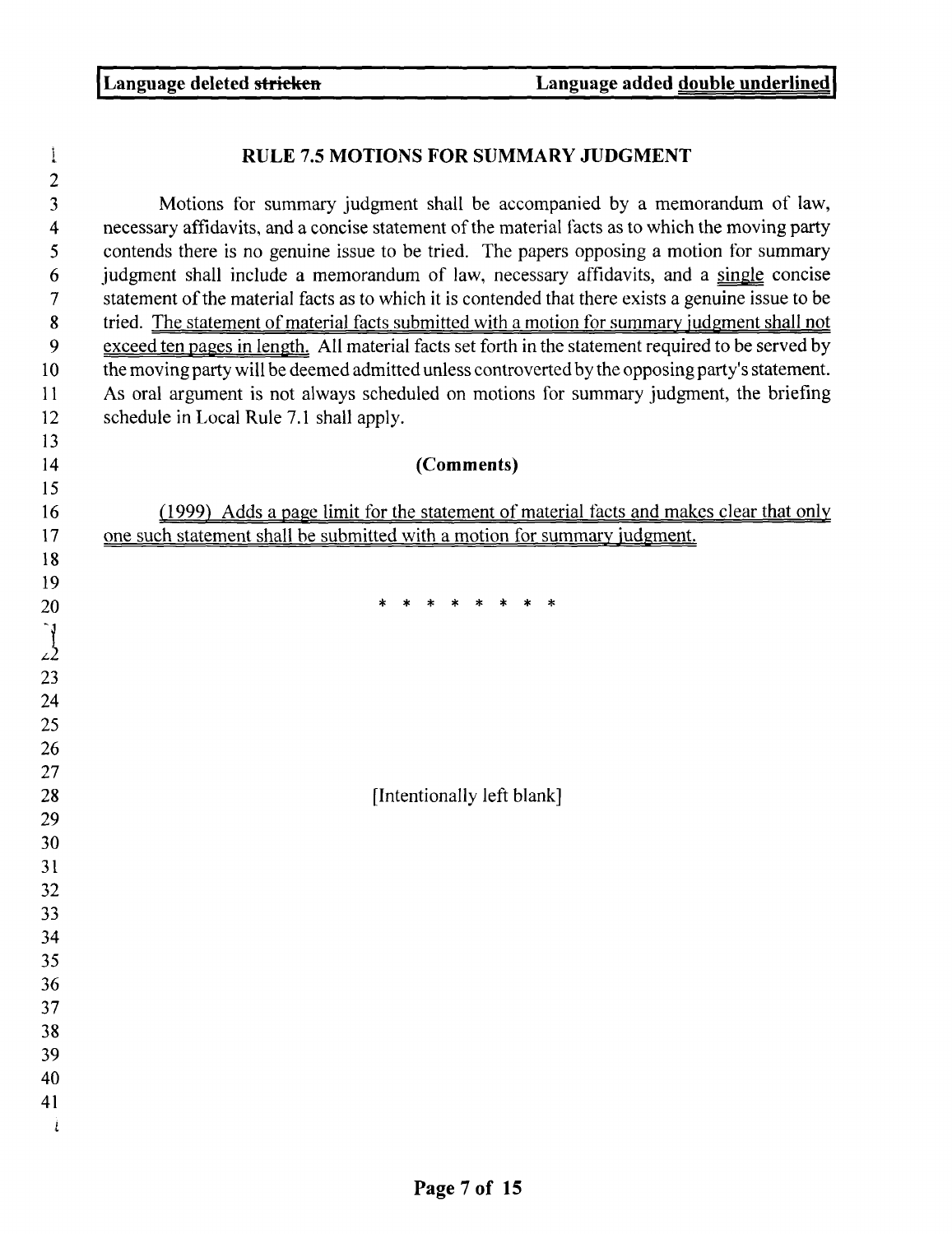| $\overline{c}$<br>3<br><b>B.</b><br><b>Certification: Qualification and Compensation of Mediators.</b><br>4<br>5<br>Compensation of Mediators. Mediators shall be compensated (a) at the rate<br>6.<br>provided by standing order of the Court, as amended from time to time by the chief judge, if the<br>6<br>mediator is appointed by the Court without input or at the request of the parties; or (b) at such<br>$\overline{7}$<br>rate as may be agreed to in writing by the parties and the mediator, if the mediator is selected by<br>8<br>the parties. Absent agreement of the parties to the contrary, the cost of the mediator's services<br>9<br>shall be borne equally by the parties to the mediation conference.<br>10<br>11<br>12<br><b>Comments</b><br>13<br>(1999) [B.6] Language is added to clarify that mediators appointed by the Court without<br>14<br>input by the parties are compensated at the rate set by the standing administrative order.<br>15<br>16<br>17<br>* * * * * *<br>18<br>19<br>20<br>$\int$ |  |
|----------------------------------------------------------------------------------------------------------------------------------------------------------------------------------------------------------------------------------------------------------------------------------------------------------------------------------------------------------------------------------------------------------------------------------------------------------------------------------------------------------------------------------------------------------------------------------------------------------------------------------------------------------------------------------------------------------------------------------------------------------------------------------------------------------------------------------------------------------------------------------------------------------------------------------------------------------------------------------------------------------------------------------------|--|
|                                                                                                                                                                                                                                                                                                                                                                                                                                                                                                                                                                                                                                                                                                                                                                                                                                                                                                                                                                                                                                        |  |
|                                                                                                                                                                                                                                                                                                                                                                                                                                                                                                                                                                                                                                                                                                                                                                                                                                                                                                                                                                                                                                        |  |
|                                                                                                                                                                                                                                                                                                                                                                                                                                                                                                                                                                                                                                                                                                                                                                                                                                                                                                                                                                                                                                        |  |
|                                                                                                                                                                                                                                                                                                                                                                                                                                                                                                                                                                                                                                                                                                                                                                                                                                                                                                                                                                                                                                        |  |
|                                                                                                                                                                                                                                                                                                                                                                                                                                                                                                                                                                                                                                                                                                                                                                                                                                                                                                                                                                                                                                        |  |
|                                                                                                                                                                                                                                                                                                                                                                                                                                                                                                                                                                                                                                                                                                                                                                                                                                                                                                                                                                                                                                        |  |
|                                                                                                                                                                                                                                                                                                                                                                                                                                                                                                                                                                                                                                                                                                                                                                                                                                                                                                                                                                                                                                        |  |
|                                                                                                                                                                                                                                                                                                                                                                                                                                                                                                                                                                                                                                                                                                                                                                                                                                                                                                                                                                                                                                        |  |
| [Intentionally left blank]                                                                                                                                                                                                                                                                                                                                                                                                                                                                                                                                                                                                                                                                                                                                                                                                                                                                                                                                                                                                             |  |
|                                                                                                                                                                                                                                                                                                                                                                                                                                                                                                                                                                                                                                                                                                                                                                                                                                                                                                                                                                                                                                        |  |
|                                                                                                                                                                                                                                                                                                                                                                                                                                                                                                                                                                                                                                                                                                                                                                                                                                                                                                                                                                                                                                        |  |
|                                                                                                                                                                                                                                                                                                                                                                                                                                                                                                                                                                                                                                                                                                                                                                                                                                                                                                                                                                                                                                        |  |
|                                                                                                                                                                                                                                                                                                                                                                                                                                                                                                                                                                                                                                                                                                                                                                                                                                                                                                                                                                                                                                        |  |
|                                                                                                                                                                                                                                                                                                                                                                                                                                                                                                                                                                                                                                                                                                                                                                                                                                                                                                                                                                                                                                        |  |
|                                                                                                                                                                                                                                                                                                                                                                                                                                                                                                                                                                                                                                                                                                                                                                                                                                                                                                                                                                                                                                        |  |
|                                                                                                                                                                                                                                                                                                                                                                                                                                                                                                                                                                                                                                                                                                                                                                                                                                                                                                                                                                                                                                        |  |
|                                                                                                                                                                                                                                                                                                                                                                                                                                                                                                                                                                                                                                                                                                                                                                                                                                                                                                                                                                                                                                        |  |
|                                                                                                                                                                                                                                                                                                                                                                                                                                                                                                                                                                                                                                                                                                                                                                                                                                                                                                                                                                                                                                        |  |
|                                                                                                                                                                                                                                                                                                                                                                                                                                                                                                                                                                                                                                                                                                                                                                                                                                                                                                                                                                                                                                        |  |
|                                                                                                                                                                                                                                                                                                                                                                                                                                                                                                                                                                                                                                                                                                                                                                                                                                                                                                                                                                                                                                        |  |
|                                                                                                                                                                                                                                                                                                                                                                                                                                                                                                                                                                                                                                                                                                                                                                                                                                                                                                                                                                                                                                        |  |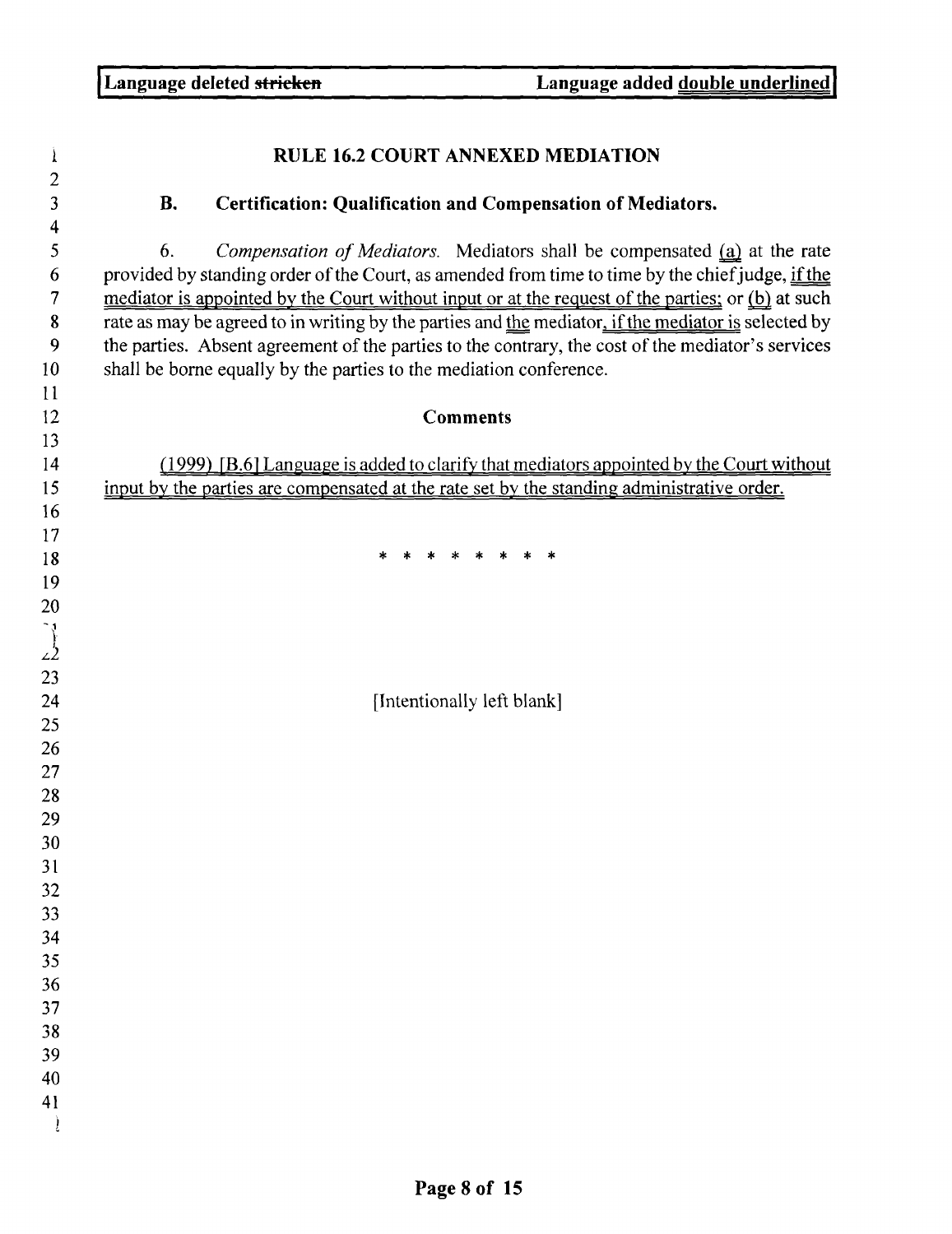Language deleted stricken Language added double **underlined**  $\mathbf{l}$ RULE 87.3 MOTIONS FOR WITHDRAWAL 2 OF REFERENCE OF CASE OR PROCEEDING 3 **FROM** THE BANKRUPTCY COURT 4 5 A motion to withdraw the reference pursuant to 28 U.S.C.  $\S 157(d)$  shall be filed with the clerk of the bankruptcy court in accordance with the 6 clerk of the bankruptcy court in accordance with the requirements of local bankruptcy rule  $511$ <br>7 5011-1 Subsequently filed motions for withdrown of security is a state of the state of the subsequently filed motions fo  $\frac{5011-1}{8}$ . Subsequently filed motions for withdrawal of reference in the same case or proceeding<br>8 shall be regarded as similar actions and proceeding we keep help and a similar state. 8 shall be regarded as similar actions and proceedings under Rule 3.9 and the attorneys of record<br>9 shall notify the District Court of all such a said is a set of the street of all such a set of the shall notify the Distri 9 shall notify the District Court of all such pending actions and proceedings in compliance with<br>10 Rule 3.9 D and if applicable provide the petite such in the B is  $\overline{a}$  in  $\overline{b}$ Rule 3.9.D. and, if applicable, provide the notice required by Rule 7.1 .F. 11 12 Upon disposition of a motion for withdrawal of reference the District Court Clerk shall<br>13 transmit a copy of the order to the clerk of the bonknumber court transmit a copy of the order to the clerk of the bankruptcy court. 14 15 15<br>16<br>17 (<u>1999) Amended to reflect renumbered local bankruptcy rules effective December</u> 1 **Comments** 16 19 20 \* \* \* \* \* \* \*  $\int$ RULE 87.4 BANKRUPTCY APPEALS 23 24 Bankruptcy appeals to the District Court are governed by the Federal Rules of<br>25 Bankruptcy Procedure particularly Pulse 2001 through 2010, 2009 25 Bankruptcy Procedure, particularly Rules 8001 through 8019 8020, and the local rules of the<br>26 bankruptcy court As is authorized by Pule 8018, these miles of the local rules of the 26 bankruptcy court. As is authorized by Rule 8018, those rules are supplemented as follows:<br>27 **28** \* \* \* \* \* \* \* \* **29 30 B. Limited Authority of Bankruptcy Court to Dismiss Appeals Prior to 31 Transmittal of Record to District Court.** The bankruptcy court is authorized and directed to dismiss an appeal for (1) appellant's foilure to go all the dismission of the dismission appeal of the appellant's foilure 32 dismiss an appeal for (1) appellant's failure to pay the prescribed filing fees; (2) failure to comply with the time limitations specified in Bulle 2002.  $F_{\text{A}}$  is  $F_{\text{B}}$  in  $F_{\text{B}}$  in  $F_{\text{B}}$  is  $F_{\text{B}}$  in 33 comply with the time limitations specified in Rule 8002, Fed.R.Bankr.P .; and (3) appellant's<br>34 failure to file a designation of the items for the uses of the signal in the set of the state of the state of the state of 34 failure to file a designation of the **items** for the record or copies thereof or a statement of the 35 issues as required by Rule 8006, Fed.R.Bankr.P. and local bankruptcy rule 806 8006-1. The<br>36 bankruptcy court is further authorized and directed to have  $\frac{1}{2}$ ,  $\frac{200660}{2}$ ,  $\frac{3006}{2}$ . 36 bankruptcy court is further authorized and directed to hear, under Rule 9006(b), Fed.R.Bankr.P.,<br>37 motions to extend the foregoing deadlings and the still the still of the distributions. 37 motions to extend the foregoing deadlines and to consolidate appeals which **present similar** 38 issues from a common record. Bankruptcy court orders entered under this subsection may be<br>39 reviewed by the District Court on motion filed in the District Court of the initial state of the subsection 39 reviewed by the District Court on motion filed in the District Court within 10 days after entry<br>40 of the order sought to be reviewed pursuant to subsection G of this a l 40 of the order sought to be reviewed pursuant to subsection C of this rule.<br>  $* * * * * * * * * *$ 41

**Page 9 of 15**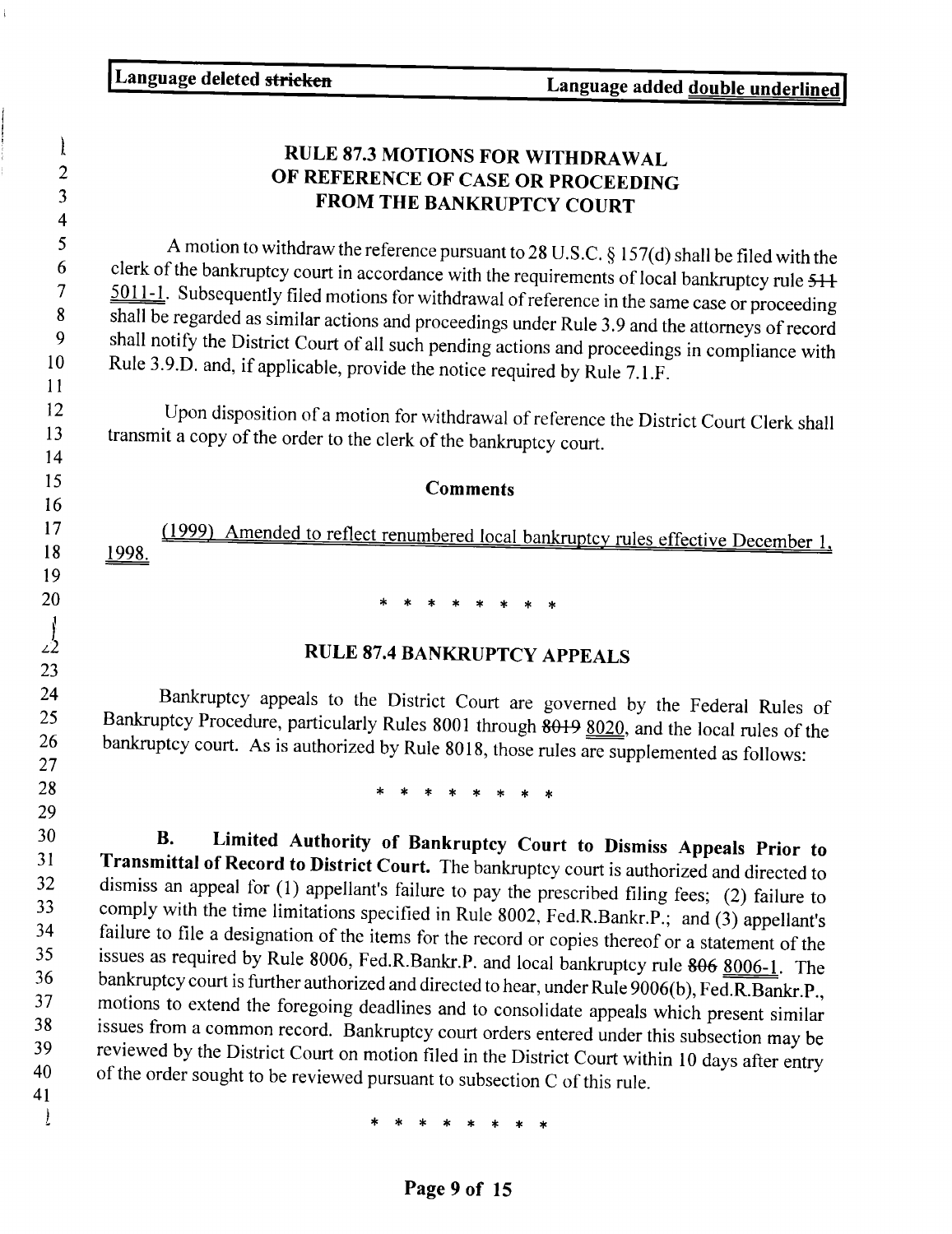| D.    | Motions for Leave to Appeal. A motion for leave to appeal shall be filed in the<br>bankruptcy court pursuant to local bankruptcy rule 803 8003-1. Upon transmittal of the motion<br>and related documents to the District Court the matter shall be assigned in the same manner as<br>other miscellaneous motions described in subsection C above |
|-------|---------------------------------------------------------------------------------------------------------------------------------------------------------------------------------------------------------------------------------------------------------------------------------------------------------------------------------------------------|
|       |                                                                                                                                                                                                                                                                                                                                                   |
|       | <b>Comments</b>                                                                                                                                                                                                                                                                                                                                   |
|       | (1999) Amended to reflect renumbered local bankruptcy rules effective December 1,                                                                                                                                                                                                                                                                 |
| 1998. |                                                                                                                                                                                                                                                                                                                                                   |
|       |                                                                                                                                                                                                                                                                                                                                                   |
|       |                                                                                                                                                                                                                                                                                                                                                   |
|       |                                                                                                                                                                                                                                                                                                                                                   |
|       | <b>RULE 87.5 DESIGNATION OF BANKRUPTCY</b>                                                                                                                                                                                                                                                                                                        |
|       | <b>JUDGES TO CONDUCT JURY TRIALS</b>                                                                                                                                                                                                                                                                                                              |
|       | The Bankruptcy Judges of this District are specially designated to conduct jury trials.                                                                                                                                                                                                                                                           |
|       | with the express consent of all parties, in all proceedings under 28 U.S.C. § 157 in which the                                                                                                                                                                                                                                                    |
|       | right to a jury trial applies. Pleading and responding to a jury trial demand in bankruptcy cases                                                                                                                                                                                                                                                 |
|       | is governed by local bankruptcy rule 9015-1. Local Rule 47.1 shall apply to jury trials                                                                                                                                                                                                                                                           |
|       | conducted by Bankruptcy Judges under this rule.                                                                                                                                                                                                                                                                                                   |
|       |                                                                                                                                                                                                                                                                                                                                                   |
|       | <b>Comments</b>                                                                                                                                                                                                                                                                                                                                   |
|       | (1999) Incorporates the provisions of Administrative Order 96-03 "In re: Designation                                                                                                                                                                                                                                                              |
|       | of Bankruptcy Judges to Conduct Jury Trials."                                                                                                                                                                                                                                                                                                     |
|       |                                                                                                                                                                                                                                                                                                                                                   |
|       |                                                                                                                                                                                                                                                                                                                                                   |
|       |                                                                                                                                                                                                                                                                                                                                                   |
|       | <b>RULE 88.5 SPEEDY TRIAL</b>                                                                                                                                                                                                                                                                                                                     |
|       |                                                                                                                                                                                                                                                                                                                                                   |
| A.    | Waiver of Sanctions. A court may accept a defendant's waiver of the provisions                                                                                                                                                                                                                                                                    |
|       | of the Speedy Trial Act if made either in writing or orally, in open court, on the record. A form                                                                                                                                                                                                                                                 |
|       | written rights waiver is set forth in Appendix C to these rules.                                                                                                                                                                                                                                                                                  |
|       | <b>Comments</b>                                                                                                                                                                                                                                                                                                                                   |
|       |                                                                                                                                                                                                                                                                                                                                                   |
|       | (1999) A form rights waiver is included. Use of the form may require individuation, or                                                                                                                                                                                                                                                            |
|       | time limits, on a case-by-case basis.                                                                                                                                                                                                                                                                                                             |
|       |                                                                                                                                                                                                                                                                                                                                                   |
|       |                                                                                                                                                                                                                                                                                                                                                   |
|       |                                                                                                                                                                                                                                                                                                                                                   |
|       |                                                                                                                                                                                                                                                                                                                                                   |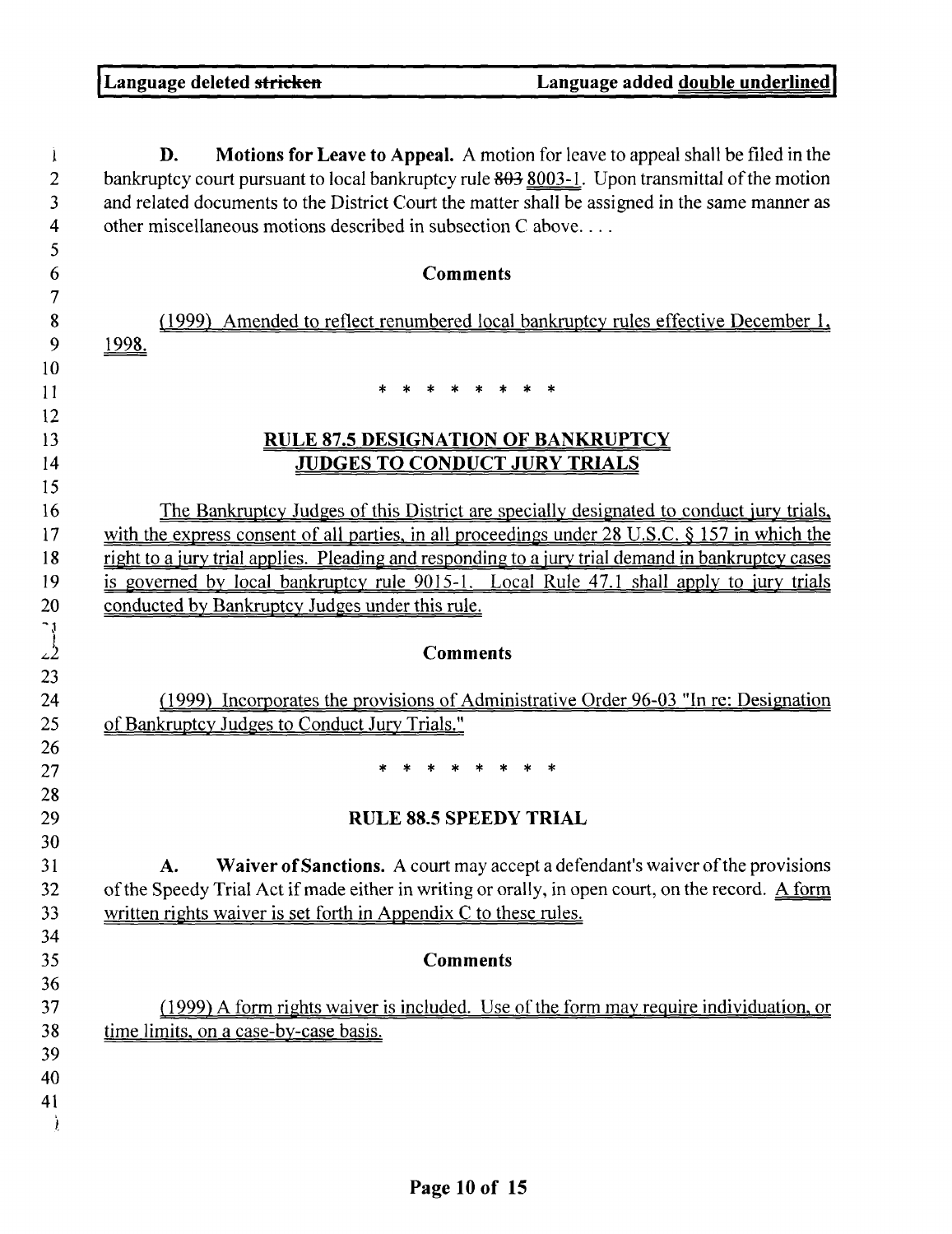$\mathbf{r}$ 

 $\mathbf{I}$ APPENDICES 2 3 APPENDIX A. DISCOVERY PRACTICES HANDBOOK 4 5 II. DEPOSITIONS 6 7 A. General **Policy and Practice. 8** 9 *Length and Number of Depositions.* Local General Rule 26 .1 .K provides that 10 unless agreed to by all parties and, with respect to depositions of non-party witnesses, as agreed <sup>11</sup> to by the non-party witness, or unless ordered by the Court, no deposition of any party or witness 12 shall last more than six (6) hours. Under Fed.R.Civ.P. 30(a)(2)(A), absent written stipulation 13 of the parties or leave of Court, the number of depositions being taken by each party is limited 14 to ten. 15 16 17 18 IV. INTERROGATORIES 19 20 **A. Preparing and Answering Interrogatories.**<br>
22 (2) *Scope of Interrogatories*. The Court will be gu. *z*<sup>2</sup> (2) *Scope of Interrogatories.* The Court will be guided in each case by the limitations stated in Fed.R.Civ.P. 26(b)(1) and Local General Rule 26.1.G., Southern District of Florida. stated in Fed.R.Civ.P. 26(b)(1) and Local General Rule 26.1.G., Southern District of Florida. 24 Interrogatories initially are restricted to those seeking names of witnesses with knowledge or 25 information relevant to the subject matter of the action, the nature and substance of such 26 knowledge, the computation of each category of damage alleged and the existence, custodian, 27 location and general description of relevant documents, including pertinent insurance 28 agreements, other physical evidence, or information of a similar nature, and the names of expert 29 witnesses and the substance of their opinions . Counsel's signature on interrogatories constitutes 30 a certification of compliance with those limitations. See Fed.R.Civ.P. 26(g)(2). Interrogatories 31 should be brief, simple, particularized and capable of being understood by jurors when read in 32 conjunction with the answer. By the express terms of Local Rule 26.1 .G .2, interrogatories 33 propounded in the form set forth in Appendix B to the Local Rules comply with the limitations 34 of that rule. 36 \* \* \* \* \* \* \* \* 35 37 38 *(7) Form Interrogatories.* There are certain kinds of cases which lend themselves to 39 interrogatories which may be markedly similar from case to case, such as employment 40 discrimination and maritime cargo damage suits, for example, or diversity actions in which form 41 interrogatories have been approved by state law. Aside from such eases the use of "form"

interrogatories is ordinarily inappropriate. Except for the standard form interrogatories set forth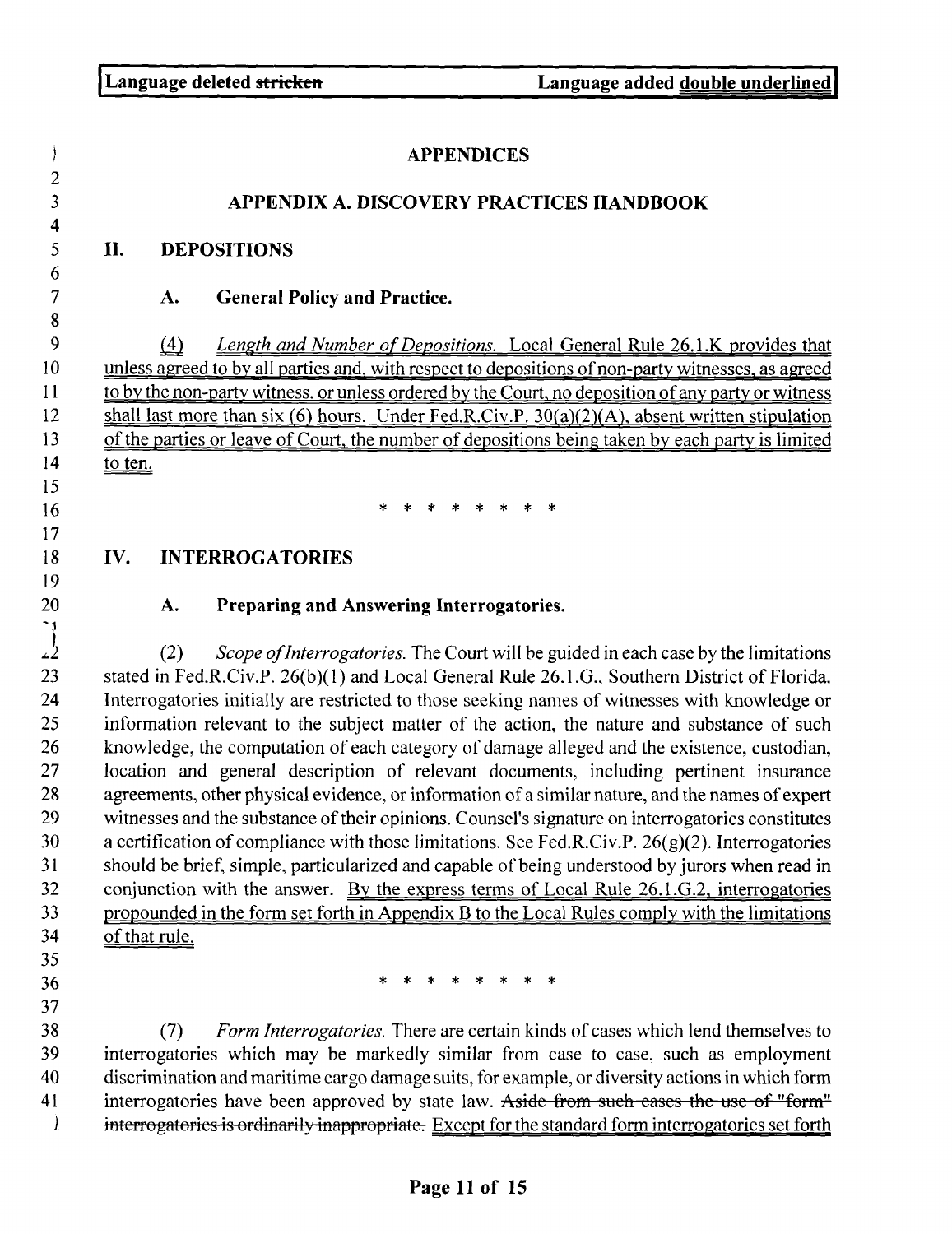| Ţ.               | in Appendix B to the Local Rules, Interrogatories interrogatories which parties seek to propound            |  |
|------------------|-------------------------------------------------------------------------------------------------------------|--|
| $\boldsymbol{2}$ | under Local Rules 26.1.G.3 and 26.1.G.4 should be carefully reviewed to make certain that they              |  |
| 3                | are tailored to the individual case.                                                                        |  |
| 4                |                                                                                                             |  |
| 5                |                                                                                                             |  |
| 6                |                                                                                                             |  |
| 7                | VI.<br><b>MOTIONS TO COMPEL OR FOR A PROTECTIVE ORDER</b>                                                   |  |
| 8                |                                                                                                             |  |
| 9                |                                                                                                             |  |
| 10               | Time for Filing. Local General Rule 26.1.H(1) requires that all motions related<br>$\underline{\mathbf{C}}$ |  |
| 11               | to discovery, including but not limited to motions to compel discovery and motions for                      |  |
| 12               | protective order, be filed within thirty (30) days of the occurrence of grounds for the motion.             |  |
| 13               | Failure to file a discovery motion within thirty (30) days, absent a showing of reasonable cause            |  |
| 14               | for a later filing, may constitute a waiver of the relief sought.                                           |  |
| 15               |                                                                                                             |  |
| 16               |                                                                                                             |  |
| 17               |                                                                                                             |  |
| 18               |                                                                                                             |  |
| 19               |                                                                                                             |  |
| 20               |                                                                                                             |  |
|                  |                                                                                                             |  |
| $\frac{1}{2}$    |                                                                                                             |  |
| 23               |                                                                                                             |  |
| 24               |                                                                                                             |  |
| 25               |                                                                                                             |  |
| 26               |                                                                                                             |  |
| 27               | [Intentionally left blank]                                                                                  |  |
| 28               |                                                                                                             |  |
| 29               |                                                                                                             |  |
| 30               |                                                                                                             |  |
| 31               |                                                                                                             |  |
| 32               |                                                                                                             |  |
| 33               |                                                                                                             |  |
| 34               |                                                                                                             |  |
| 35               |                                                                                                             |  |
| 36               |                                                                                                             |  |
| 37<br>38         |                                                                                                             |  |
| 39               |                                                                                                             |  |
| 40               |                                                                                                             |  |
| 41               |                                                                                                             |  |
|                  |                                                                                                             |  |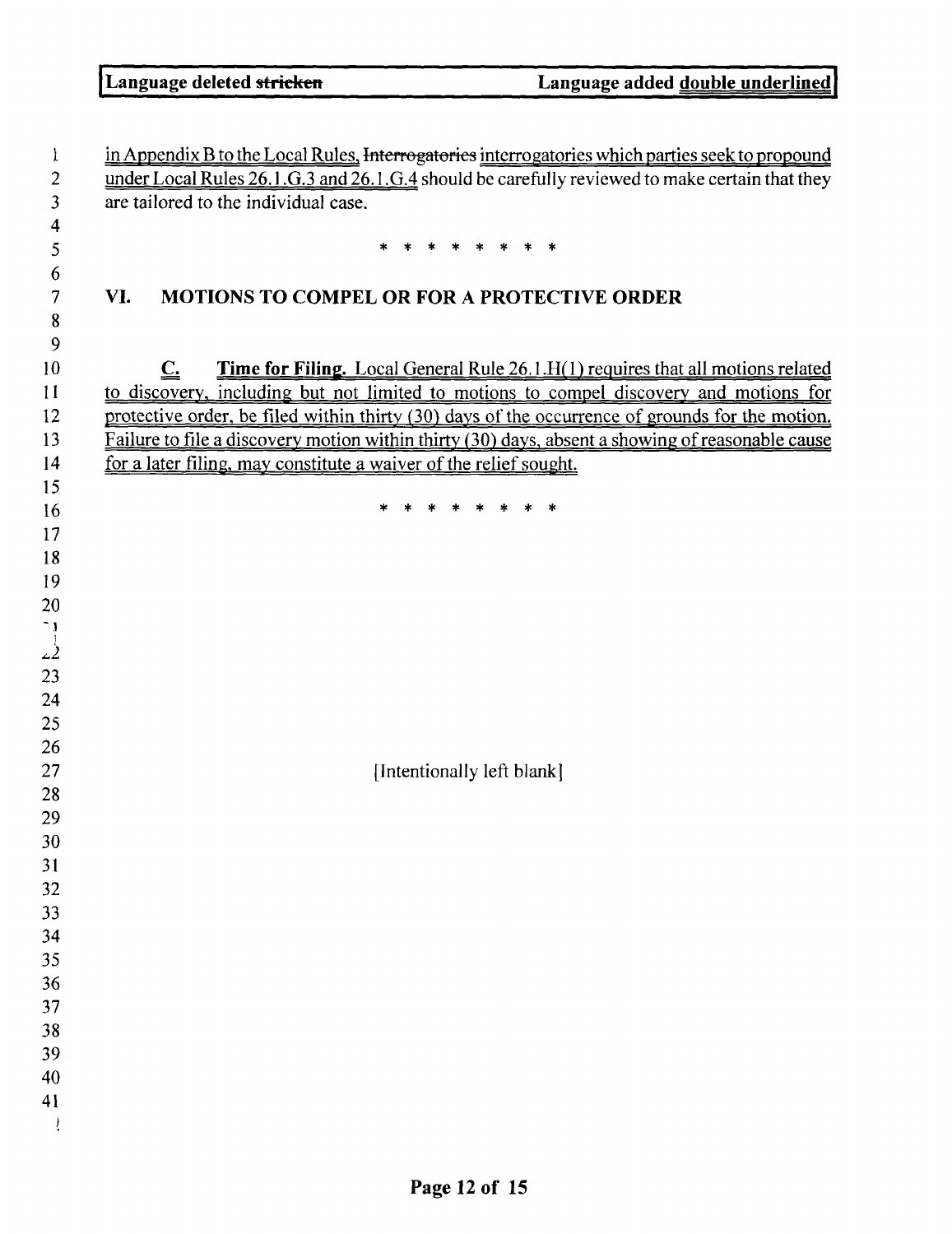$\hat{\boldsymbol{\beta}}$ 

|          | <b>APPENDIX C. FORM OF DEFENDANT'S</b>                                                                   |
|----------|----------------------------------------------------------------------------------------------------------|
| 2        | <u>WAIVER OF STATUTORY RIGHT TO SPEEDY TRIAL</u>                                                         |
| 3        |                                                                                                          |
| 4        | UNITED STATES DISTRICT COURT                                                                             |
| 5        | <b>SOUTHERN DISTRICT OF FLORIDA</b>                                                                      |
| 6        | <b>DIVISION</b>                                                                                          |
| 7<br>8   | -Cr-(USDJ's last name/USMJ's last name)<br><u>Case No.</u>                                               |
| 9        |                                                                                                          |
| 10       |                                                                                                          |
| 11       |                                                                                                          |
| 12<br>13 | <u>UNITED STATES OF AMERICA,</u>                                                                         |
|          |                                                                                                          |
|          | Plaintiff,                                                                                               |
|          | $\underline{\mathbf{vs}}$ .                                                                              |
|          |                                                                                                          |
|          | John Doe and Jane Doe,                                                                                   |
|          | Defendants.                                                                                              |
|          |                                                                                                          |
|          |                                                                                                          |
|          |                                                                                                          |
|          | DEFENDANT'S WAIVER OF STATUTORY RIGHT TO SPEEDY TRIAL                                                    |
|          | <u>I am the defendant named above. I have been advised of my statutory right to a speedy</u>             |
|          | trial under Title 18 United States Code, sections 3161-3174. I understand my right to a speedy           |
|          | <u>trial under the federal statutes, yet I waive that right as permitted by the statute and SOUTHERN</u> |
|          | DISTRICT OF FLORIDA LOCAL RULE 88.5. I waive this right freely and voluntarily.                          |
|          |                                                                                                          |
|          |                                                                                                          |
|          | Defendant                                                                                                |
|          |                                                                                                          |
|          | <b>EXECUTED</b> in Open Court in the Southern District of Florida, this<br><u>day of</u>                 |
|          | ,199/20                                                                                                  |
|          | Respectfully submitted.                                                                                  |
|          |                                                                                                          |
|          |                                                                                                          |
|          | Counsel for the Defendant                                                                                |
|          |                                                                                                          |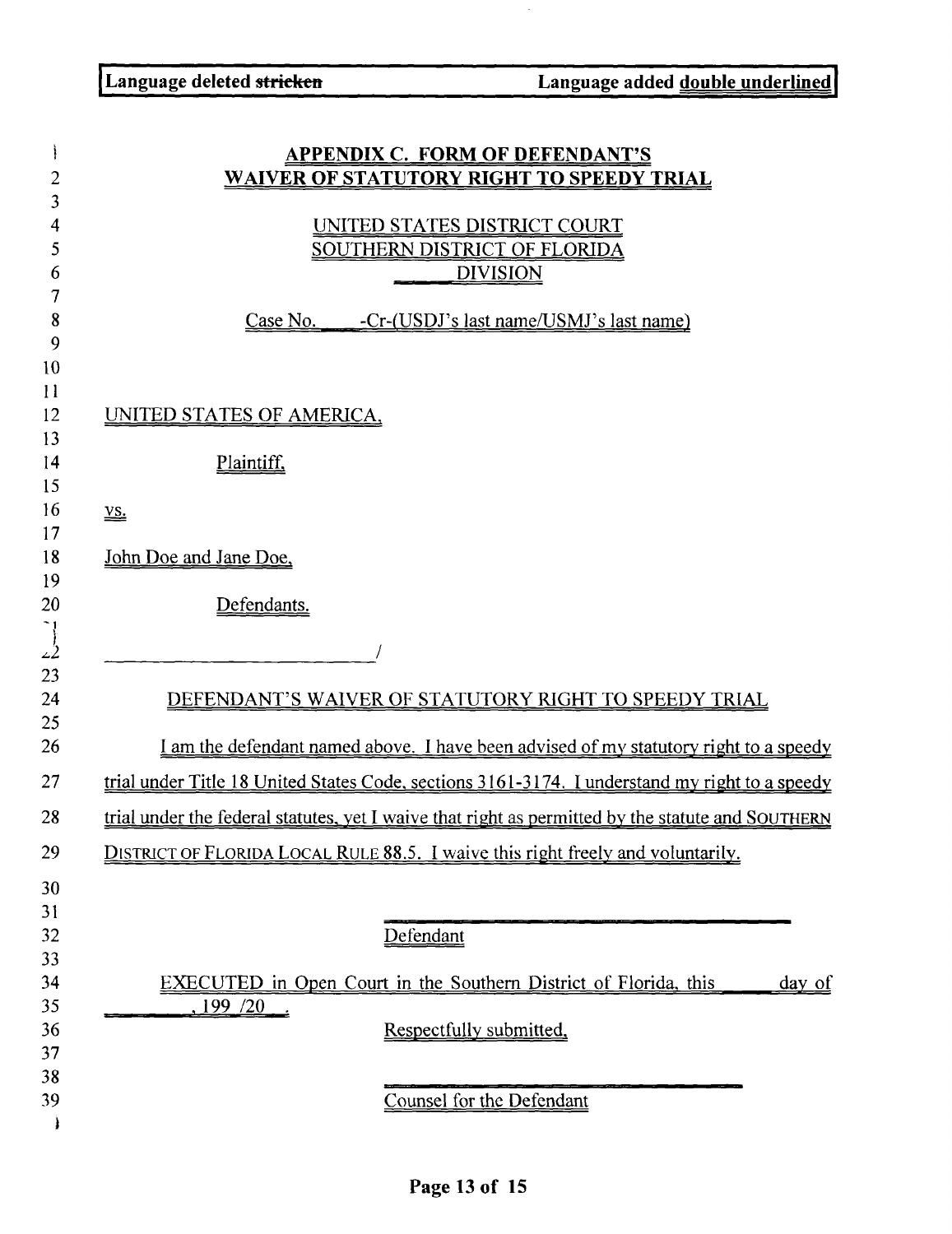$\mathbf i$ 

23

### MAGISTRATE JUDGE RULES

### RULE 4. REVIEW AND APPEAL

### (a) Appeal **of Non**-**dispositive Matters--Government** Appeal **of Release Order .**

*7 (1) Appeal of Non-dispositive Matters--28 U.S.C. § 636(b) (1) (A).* Any party may 8 appeal from a Magistrate Judge's order determining a motion or matter under subsection 1(c) of 9 these rules, supra, within ten (10) days after being served with the Magistrate Judge's order, 10 unless a different time is prescribed by the Magistrate Judge or District Judge . Such party shall 11 file with the Clerk of Court, and serve on all parties, written objections which shall specifically 12 set forth the order, or part thereof, appealed from a concise statement of the alleged error in the 13 Magistrate Judge's ruling, and statutory, rule, or case authority, in support of the moving party's 14 position. Any party may respond to another party's objections within 10 days after being served 15 with a copy thereof, or within such other time as may be allowed by the Magistrate Judge or 16 District Judge. Absent prior permission from the Court, no party shall file any objections or 17 responses to another party's objections exceeding twenty (20) pages in length. The District 18 Judge shall consider the appeal and shall set aside any portion of the Magistrate Judge's order 19 found to be clearly erroneous or contrary to law . The District Judge may also reconsider sua 20 sponte any matter determined by a Magistrate Judge under this rule .

24 (b) Review of Case-Dispositive Motions and Prisoner Litigation -- 28 U.S.C. §<br>25 636(b)(1)(B). Any party may object to a Magistrate Judge's proposed findings, Any party may object to a Magistrate Judge's proposed findings, 26 recommendations or report under subsections  $1(d)$ , (e), and (f) of these rules, supra, within 10 27 days after being served with a copy thereof, or within such other time as may be allowed by the 28 Magistrate Judge or District Judge. Such party shall file with the Clerk of Court, and serve on 29 all parties, written objections which shall specifically identify the portions of the proposed 30 findings, recommendations or report to which objection is made, the specific basis for such 31 objections, and supporting legal authority. Any party may respond to another party's objections<br>32 within 10 days after being served with a copy thereof, or within such other time as may be within 10 days after being served with a copy thereof, or within such other time as may be 33 allowed by the Magistrate Judge or District Judge. Absent prior permission from the Court, no 34 party shall file any objections or responses to another party's objections exceeding twenty (20) 35 pages in length. A District Judge shall make a de novo determination of those portions of the 36 report or specified proposed findings or recommendations to which objection is made and may 37 accept, reject, or modify, in whole or in part, the findings or recommendations made by the 38 Magistrate Judge. The District Judge, however, need conduct a new hearing only in his<br>39 discretion or where required by law, and may consider the record developed before the discretion or where required by law, and may consider the record developed before the 40 Magistrate Judge, making his own determination on the basis of that record . The District Judge 41 may also receive further evidence, recall witnesses, or recommit the matter to the Magistrate Ĵ, Judge with instructions.